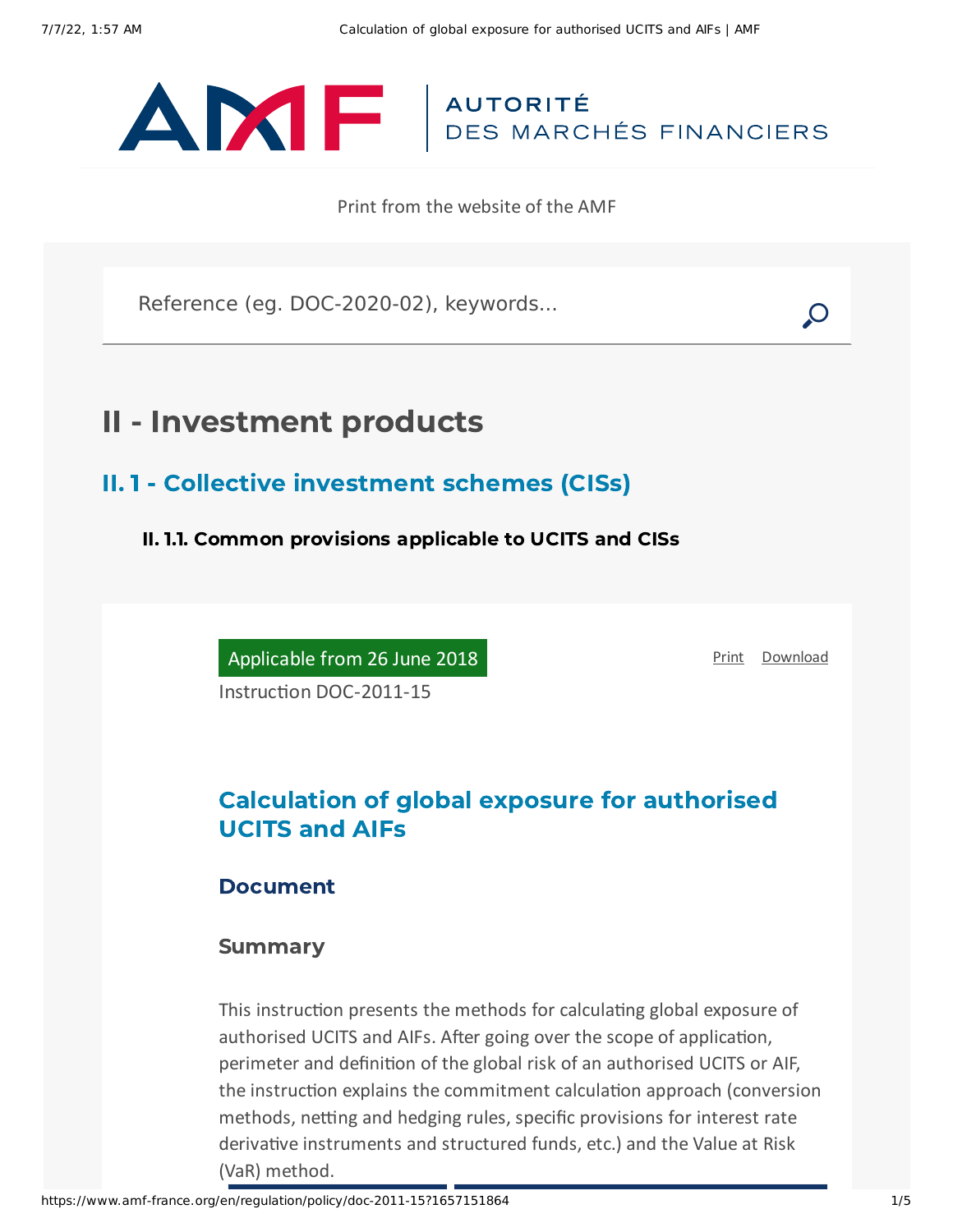**[Download](https://www.amf-france.org/sites/default/files/doctrine/en/Instruction/DOC-2011-15/4.0/Calculation%20of%20global%20exposure%20for%20authorised%20UCITS%20and%20AIFs.pdf) policy [Download](https://www.amf-france.org/sites/default/files/doctrine/62985/en/DOC-2011-15.zip?1657151865) the full policy preview**

### **Reference texts**

Articles 411-72 to 411-81 and 422-51 to 422-60 of the General  $\triangle$  [Regulation](https://www.amf-france.org/eli/fr/aai/amf/rg/20171224/notes/en.pdf)  $\mathbb{C}$ 

#### $\vee$ [Annexes](#page-1-0)

<span id="page-1-0"></span>Annex I - Methods for the [conversion](https://www.amf-france.org/sites/default/files/doctrine/attachment/DOC-2011-15/Annex%20I%20-%20Methods%20for%20the%20conversion%20of%20standard%20derivatives%20into%20the%20market%20value%20of%20an%20equivalent%20position%20in%20the%20underlying%20asset.docx) of standard derivatives into the market value of an equivalent

 $\Box$  position in the underlying asset  $\Box$ 

Annex II - Methods for [conversion](https://www.amf-france.org/sites/default/files/doctrine/attachment/DOC-2011-15/Annex%20II%20-%20Methods%20for%20conversion%20of%20embedded%20derivatives%20into%20the%20market%20value%20of%20an%20equivalent%20position%20in%20the%20underlying%20asset.docx) of embedded derivatives into the market value of an equivalent

 $\Box$  position in the underlying asset  $\Box$ 

Annex III - Methods for calculating the commitment of  $\Box$  [non-standard](https://www.amf-france.org/sites/default/files/doctrine/attachment/DOC-2011-15/Annex%20III%20-%20Methods%20for%20calculating%20the%20commitment%20of%20non-standard%20derivatives.docx) derivatives  $\downarrow$ 

#### $\vee$ [Links](#page-1-1)

<span id="page-1-1"></span>AMF completes the incorporation of ESMA guidelines on risk [measurement](https://www.amf-france.org/en/node/55572) and the calculation of global

 $\Delta$  exposure for certain types of structured UCITS

Final Report - Guidelines to competent authorities and UCITS management companies on risk measurement

 $\cup$  [\(ESMA/2011/112\)](https://www.esma.europa.eu/sites/default/files/library/2015/11/2011_112.pdf) ○

Guidelines for competent authorities and UCITS management companies - Guidelines on risk measurement and the calculation of global exposure for certain types of structured UCITS

 $\cup$  [\(ESMA/2012/197\)](https://www.esma.europa.eu/sites/default/files/library/2015/11/2012-197.pdf)  $\circ$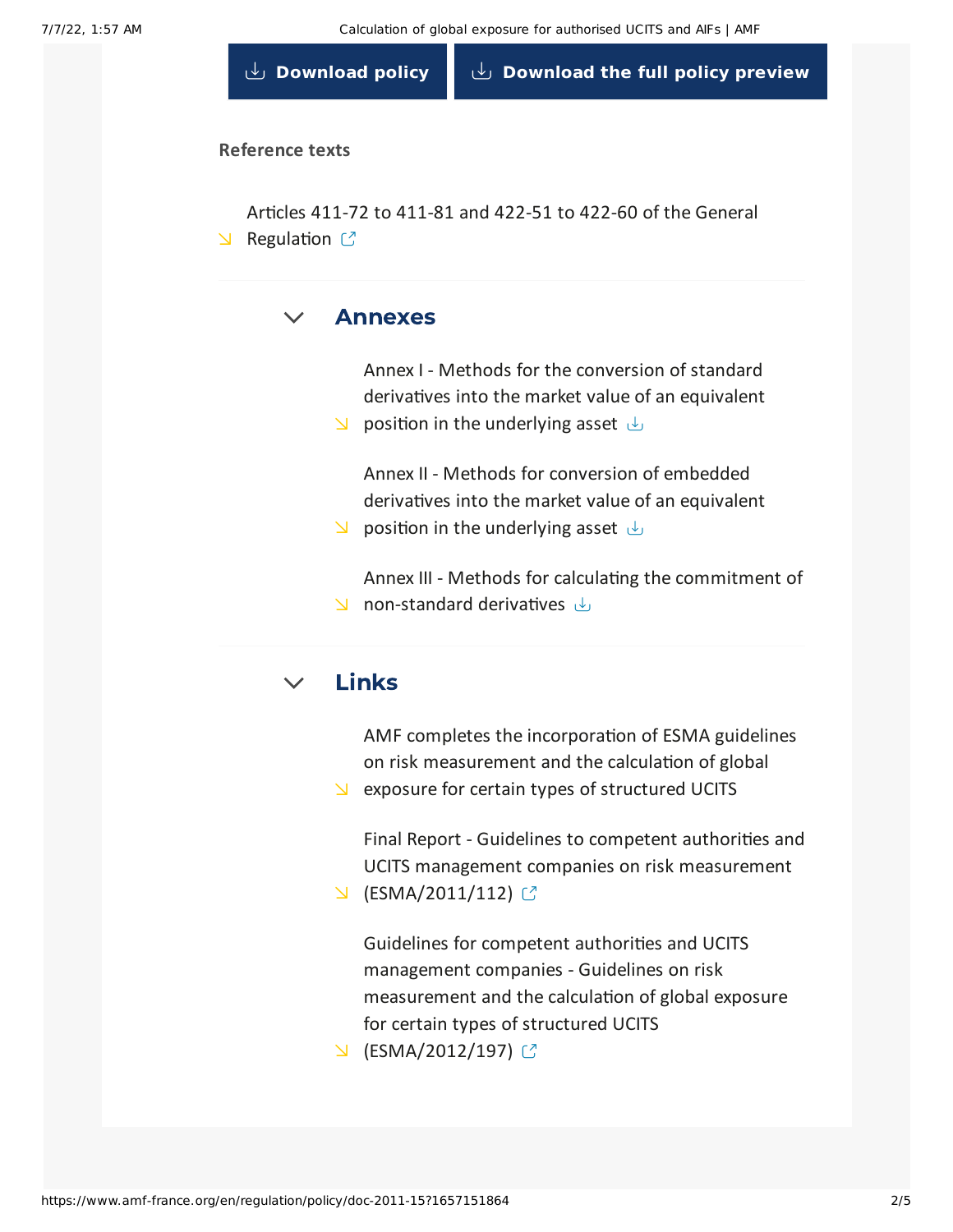# Archives

From 10 January 2014 to 25 June 2018 | Instruction [DOC-2011-15](#page-2-0)  $\sqrt{ }$ 

### **Calculation of global exposure for authorised UCITS and AIFs**

<span id="page-2-0"></span>This instruction presents the methods for calculating global exposure of authorised UCITS and AIFs. After going over the scope of application, perimeter and definition of the global risk of an authorised UCITS or AIF, the instruction explains the commitment calculation approach (conversion methods, netting and hedging rules, specific provisions for interest rate derivative instruments and structured funds, etc.) and the Value at Risk (VaR) method.

## **[Download](https://www.amf-france.org/sites/default/files/doctrine/en/Instruction/DOC-2011-15/3.0/Calculation%20of%20global%20exposure%20for%20authorised%20UCITS%20and%20AIFs.pdf) policy**

#### $\checkmark$ [Links](#page-2-1)

<span id="page-2-1"></span>AMF completes the incorporation of ESMA guidelines on risk [measurement](https://www.amf-france.org/en/node/55572) and the calculation of global exposure for certain types of structured UCITS

Final Report - Guidelines to competent authorities and UCITS **M** management companies on risk measurement [\(ESMA/2011/112\)](http://www.esma.europa.eu/system/files/2011_112.pdf)  $\mathbb{C}$ 

Guidelines for competent authorities and UCITS management companies - Guidelines on risk measurement and the calculation of global exposure for certain types of structured UCITS

 $\cup$  [\(ESMA/2012/197\)](http://www.esma.europa.eu/system/files/2012-197.pdf)  $\circ$ 

 $\sim$  From 25 May 2012 to 09 January 2014 | Instruction [DOC-2011-15](#page-3-0)

**Calculation of global exposure for collective investment schemes (CIS)**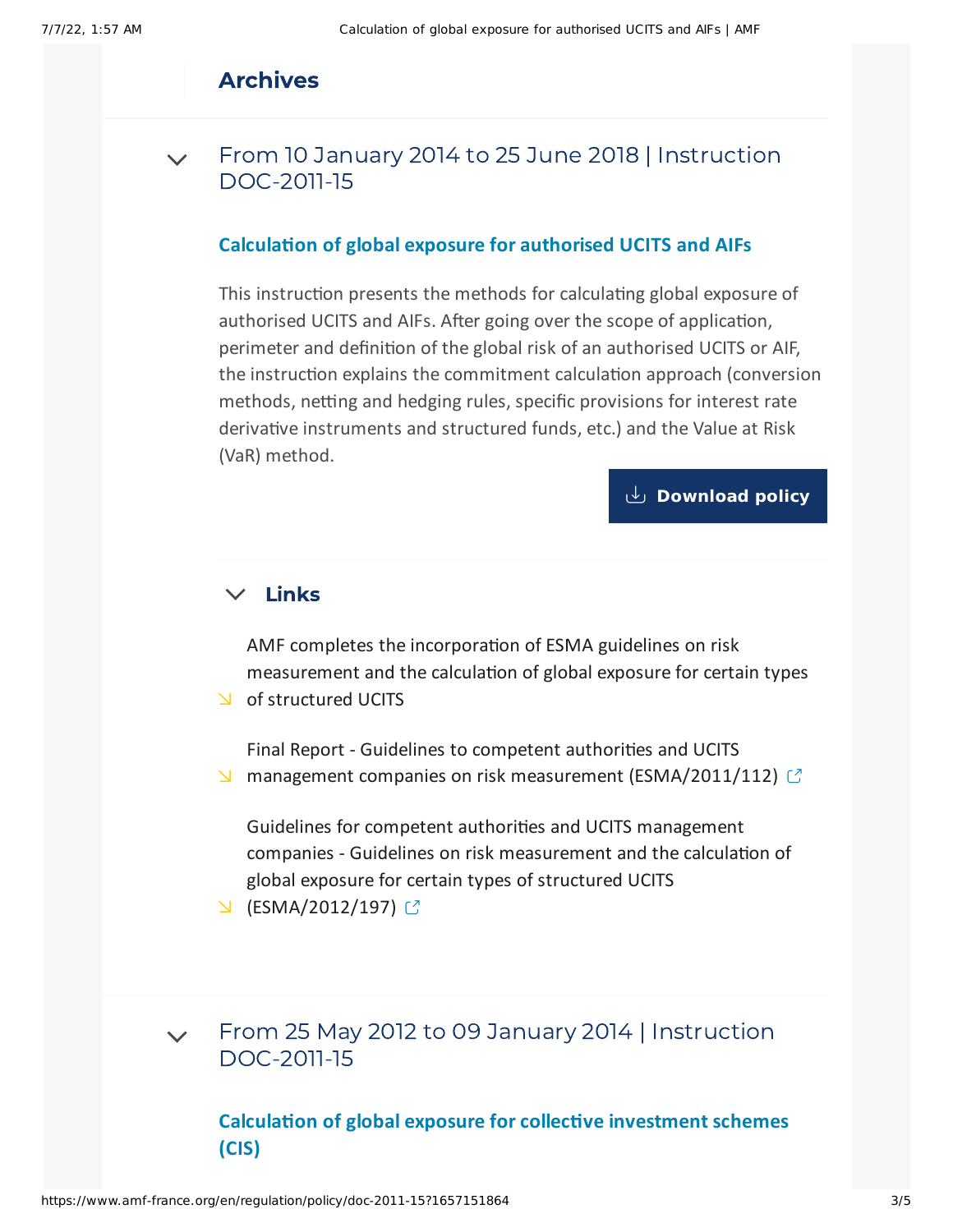7/7/22, 1:57 AM Calculation of global exposure for authorised UCITS and AIFs | AMF

<span id="page-3-0"></span>This Instruction deals with the methods for calculating global exposure for CIS. It sets out the scope of application and the perimeter and definition of global exposure for a CIS, then outlines the method for calculating the leverage with the commitment method (conversion, netting and hedging rules, specific provisions for interest rate derivative instruments and structured funds, etc.) and the value at risk (VaR).

### **[Download](https://www.amf-france.org/sites/default/files/doctrine/en/Instruction/DOC-2011-15/2.4/Calculation%20of%20global%20exposure%20for%20collective%20investment%20schemes%20%28CIS%29.pdf) policy**

#### **Reference texts**

 $\blacktriangleright$  Articles 411-72 to 411-80 of the General [Regulation](https://reglement-general.amf-france.org/eli/fr/aai/amf/rg/notes/fr.html)  $\mathbb{C}$ 

# $\times$  [Links](#page-3-1)

<span id="page-3-1"></span>AMF completes the incorporation of ESMA guidelines on risk [measurement](https://www.amf-france.org/en/node/55572) and the calculation of global exposure for certain types

of structured UCITS

Final Report - Guidelines to competent authorities and UCITS **M** management companies on risk [measurement](http://www.esma.europa.eu/system/files/2011_112.pdf)  $\mathbb{C}$ 

Guidelines for competent authorities and UCITS management companies - Guidelines on risk measurement and the calculation of global exposure for certain types of structured UCITS

- $\cup$  [\(ESMA/2012/197\)](http://www.esma.europa.eu/system/files/2012-197.pdf)  $\circ$
- From 03 November 2011 to 24 May 2012 | Instruction [DOC-2011-15](#page-3-2)  $\vee$

<span id="page-3-2"></span>**Calculation of global exposure for collective investment schemes (CIS)**

**[Download](https://www.amf-france.org/sites/default/files/doctrine/en/Instruction/DOC-2011-15/1.0/Calculation%20of%20global%20exposure%20for%20collective%20investment%20schemes%20%28CIS%29.pdf) policy**